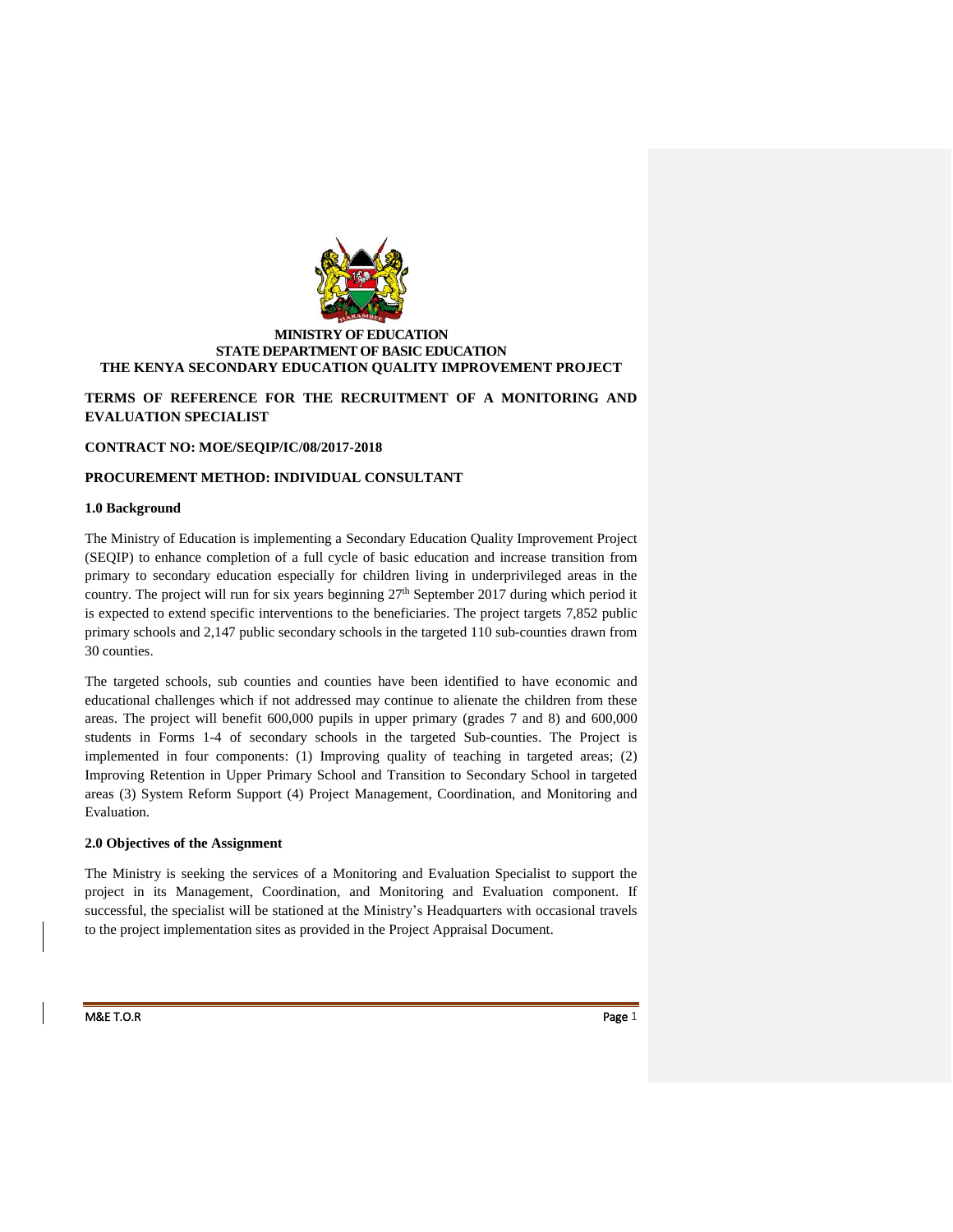#### **3.0 Duties and responsibilities**

Under guidance of the Project Management Unit (PMU) and the project implementation teams, the M&E Specialist is expected to:

- (a) Spearhead the development of a project monitoring plan and simplified tools in accordance with the project's results framework
- (b) Interpret the project's results framework, including the disbursement linked indicators and results (DLIs/DLRs) tables; identify all relevant data to be collected under the project and provide a schedule detailing when, how and by whom the identified data is to be collected and analysed;
- (c) Coordinate project implementation teams at the National and County levels; Teachers Service Commission (TSC); Kenya National Examination Council(KNEC); and at the Kenya Institute of Curriculum Development (KICD) in collecting timely project data as per the results framework;
- (d) Support the processing of data collected by project implementation teams and provide quality assurance to the processed data;
- (e) Support the drafting of quarterly project technical reports based on consolidation of the processed data and timely flag out any indicators target that may be delayed;
- (f) Based on routine monitoring findings, provide feedback to project implementation teams on the progress of each project activity as per the results framework indicators;
- (g) Plan for, and support project capacity building activities in the domain of monitoring and evaluation;
- (h) Support the project implementation team in designing and implementing project evaluations where specified in the Project Appraisal Document;
- (i) Support the project implementation team in designing and disseminating M&E and research study reports;
- (j) Support the project implementation team to develop quarterly, bi-annual and annual progress reports as per the requirements of the project's results framework;
- (k) Develop and share field visit reports with relevant project implementation team members;
- (l) Support the project implementation team in reviewing the project's annual work plans and budgets during project progress reviews;
- (m) Support the project implementation team in improving learning and sharing of their experiences in project implementation activities;
- (n) Ensure that the Project's webpage on the MoE website is up to date;
- (o) Support the project implementation team in preparation of required documents for the Project Steering Committee meetings (PSC), and the implementation support mission;
- (p) Operationalise the projects dashboard installed in the Principal Secretary's office and ensure the dashboard is up to date on key SEQIP milestones;